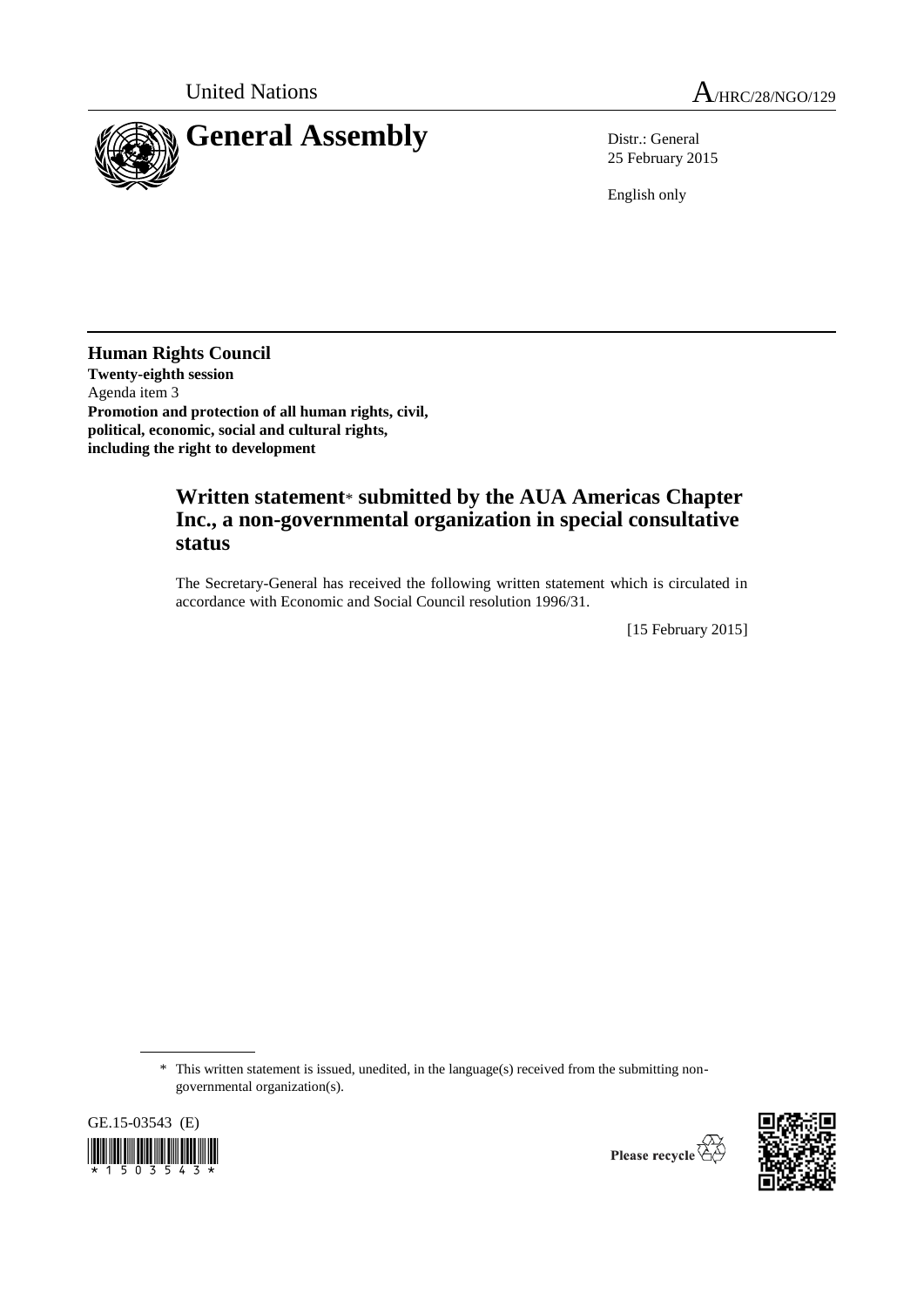# **Religious violence against the indigenous Assyrians of Iraq**

### **I. Introduction**

1. This brief written statement is submitted on behalf of the indigenous Assyrians of Iraq, and to give a voice to the voiceless.

2. Section II summarizes the identity of the indigenous Assyrians of Iraq, and thereafter analyzes and contextualizes the currently ongoing and historical acts of religious violence, then rejects the dissociations of religion from religious violence, and lastly differentiates between catalysts and causes of religious violence. Section III offers final conclusions and recommendations to be implemented by the HRC and appropriate UN mechanisms.

#### **II. Religious violence against the indigenous Assyrians of Iraq**

#### **A. Linking the historical and contemporary factors of religious violence**

3. Due to the length constraints of this report, only one significant example linking the historical and contemporary factors of religious violence against the indigenous Assyrians of Iraq is discussed below.

4. Assyrians, also referred to as Chaldeans and Syriacs, represent a distinct, ethnoreligious and linguistic community in the Middle East with a heritage linked to the pre-Islamic and pre-Arab civilizations of Mesopotamia. They are politically non-dominant, profess to various ancient traditions of Christianity, and were historically the first to settle in many of the territories of Northern Iraq, Northeastern Syria, Southeastern Turkey and Northwestern Iran. Their language, a dialect of Aramaic known commonly as "Sureth," once a lingua franca of Western Asia, has been designated as "definitely endangered" by UNESCO and faces the threat of extinction in the lands where it originated.<sup>1</sup>

5. *Jizya*, an Islamic tax levied against *kuffar* (infidels) within the *dar al Islam* (abode or house of Islam) was first implemented in the  $7<sup>th</sup>$  century Islamic Caliphate. The *dhimmi* (non-Muslim citizens of the Caliphate), specifically the *ahl al kitaab* (people of the book), identified as Jews and Christians, are reserved a special status within the Islamic Caliphate wherein they face an ultimatum consisting of three choices: 1) pay the *jizya* and submit oneself to a subjugated position in society thereby recognizing the dominance of Islam and authority of the Caliphate, 2) convert to Islam, or 3) death. Soon after the capture of the city of Mosul in June of 2014, the terrorist group known as the Islamic State issued a formal decree instituting the aforementioned ultimatum to the Christians of the Nineveh Plains, which explicitly stated that the Christian residents must pay the *jizya* tax, convert to Islam,

<sup>&</sup>lt;sup>1</sup> Matthew Thomas, Agenda Item: Roundtable  $1 - UN$  System Action for the Implementation of Rights of Indigenous Peoples, Oral Intervention at the World Conference on Indigenous Peoples, Assyrian Universal Alliance – Americas Chapter, September 22, 2014.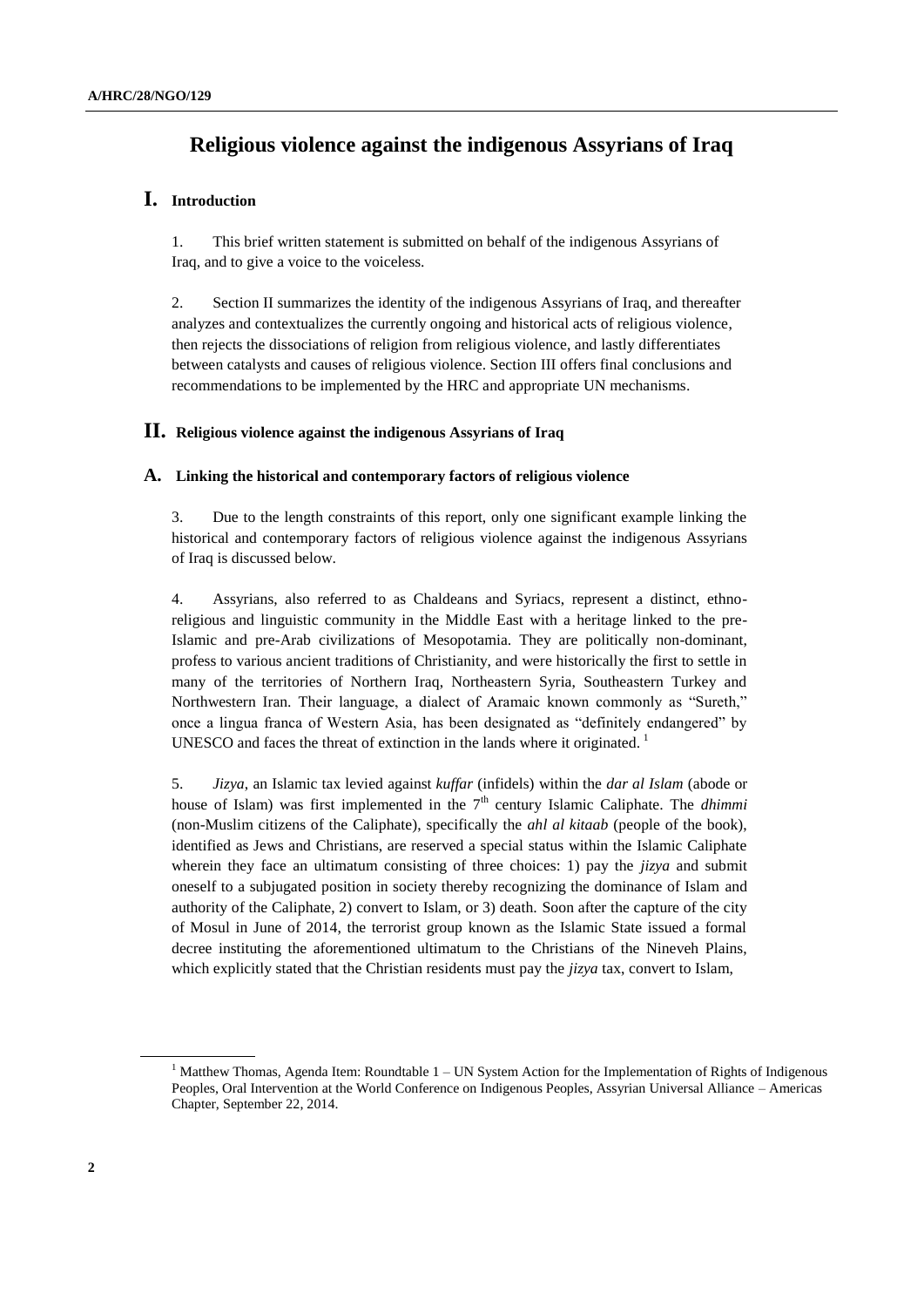or die.<sup>2</sup> A similar decree had been previously issued by the Islamic State to the Christians residing in Syria.<sup>3</sup>

6. This act of religious violence has profound historical and religious significance within the religion of Islam and particularly with respect to the indigenous Assyrians of Iraq. Clearly, there is a link between this seemingly archaic form of religious violence carried out centuries ago against the indigenous Assyrians of Iraq and the current acts being perpetrated against them today by such terrorist groups as the so-called Islamic State (aka, ISIS or ISIL).

7. As a result, historical, and often generational, acts of religious violence carried out against a particular group such as the indigenous Assyrians of Iraq, may be directly linked to contemporary acts of religious violence, as is the case of *jizya*. This linkage offers perspective in understanding the collective memory of oppression and contextualizes the current acts of religious violence.

#### **B. Religion as a primary root cause of religious violence**

8. Religion is the primary root cause of *religious* violence. A distinction must be made here between religion, the system of faith, ideas, and/or beliefs, and religious violence, the act(s) committed in the name of religion. Typically religion itself is not inherently violent.

9. While several competing independent and interdependent factors, domestic and external as well as contemporary and historical, may be attributed as root causes of religious violence, it is a fallacy to completely dissociate the historical context of the religion from the primary cause.

10. Contrary to SP Heiner Bielefeldt's report, religious violence cannot be qualified as such without religion existing as a primary factor, cause, and/or justification for said act(s) of violence. 4

11. For example, it is as equally illogical and misleading to completely dissociate the religion of Islam from acts of violence carried out in the name of Islam, as it would be to completely dissociate the religion of Christianity from acts of violence carried out in the name of Christianity.

<sup>2</sup> "Convert, Pay Tax, or Die, Islamic State Warns Christians in Iraq," *Newsweek*, July 18, 2014. Available online at[: http://www.newsweek.com/convert-pay-tax-or-die-islamic-state-warns](http://www.newsweek.com/convert-pay-tax-or-die-islamic-state-warns-christians-iraq-259888)[christians-iraq-259888.](http://www.newsweek.com/convert-pay-tax-or-die-islamic-state-warns-christians-iraq-259888) For the original Arabic language document and English translation, see Aymenn Jawad al-Tamimi, "Specimen S: Ultimatum for the Christians of Mosul" in Archive of Islamic State Administrative Documents, *Aymenn Jawad al-Tamimi's Blog*, January 27, 2015. Available online at: http://www.aymennjawad.org/2015/01/archive-of-islamic-state-administrativedocuments

 $3$  Richard Spencer, "Militant Islamist group in Syria orders Christians to pay the tax for their protection," *Daily Telegraph*, February 27, 2014. Available online at:

http://www.telegraph.co.uk/news/10666204/Militant-Islamist-group-in-Syria-orders-Christians-topay-tax-for-their-protection.html

<sup>&</sup>lt;sup>4</sup> See Section II, Part B, paras. 15 & 18, and Part C, para. 25 in "Report of the Special Rapporteur on freedom of religion or belief, Heiner Bielefeldt," 29 December 2014, A/HRC/28/66.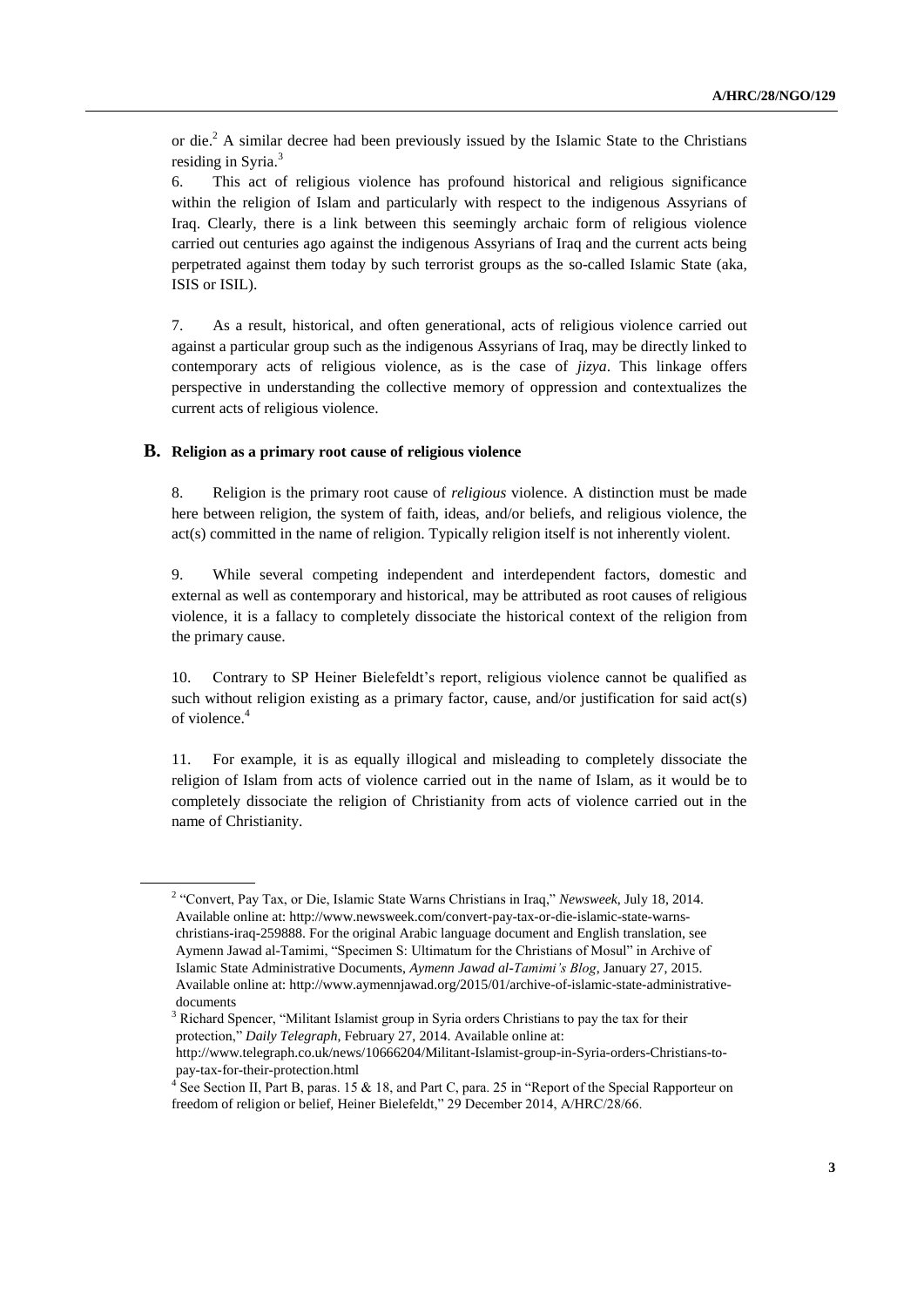12. Contemporary, and historical, acts of religious violence, such as *jizya*, carried out against the indigenous Assyrians of Iraq, must include the religion itself including the historical context as a primary, although not necessarily the only, root cause, factor, or justification.

#### **C. Catalysts of religious violence and recent political developments**

13. Institutional policies and domestic instability are *catalysts* of religious violence.

14. In the context of religious violence, certain socio-economic and political conditions represent correlational factors and catalysts that often amplify, positively or negatively, the level of religious violence.

15. Contrary to the SP Heiner Bielefeldt's report, loss of trust in public institutions and policies of exclusion are *not* root causes of religious violence rather correlational factors and catalysts.<sup>5</sup>

16. The Nineveh Plains, home to the indigenous Assyrians of Iraq, fell to the terrorist group the Islamic State in June of 2014. While Kurdish forces have provided limited support for the indigenous Assyrians, more international support is required to help the Assyrians reclaim their indigenous territories, lands, and resources.

17. When the state, in this case the Government of Iraq is unable to prevent and counter acts of religious violence committed against the indigenous Assyrians, then the responsibility for an intervention falls on the international stakeholders such as the United Nations.

18. However, while the UN's words and decrees are morally upright and meaningful, they do little to physically protect the indigenous Assyrians and reinforce the need for states to protect its citizens.

19. Caught between the UN's verbal condemnations of religious violence against the indigenous Assyrians of Iraq, and the inability and unwillingness by the Government of Iraq and Kurdistan Regional Government to effectively counter and protect the indigenous Assyrians, what chance do the indigenous Assyrians have to survive in their ancestral homeland?

20. As a result of this harsh dilemma, the indigenous Assyrians have taken to arming themselves into haphazardly and loosely organized militias to counter threats or real acts of religious violence carried out by state or non-state actors. Furthermore, reclaiming any indigenous territory within the Nineveh Plains becomes another overwhelming obstacle.

### **III. Conclusions and recommendations**

<sup>5</sup> See Section II, Part C, paras. 26-35 in Ibid.